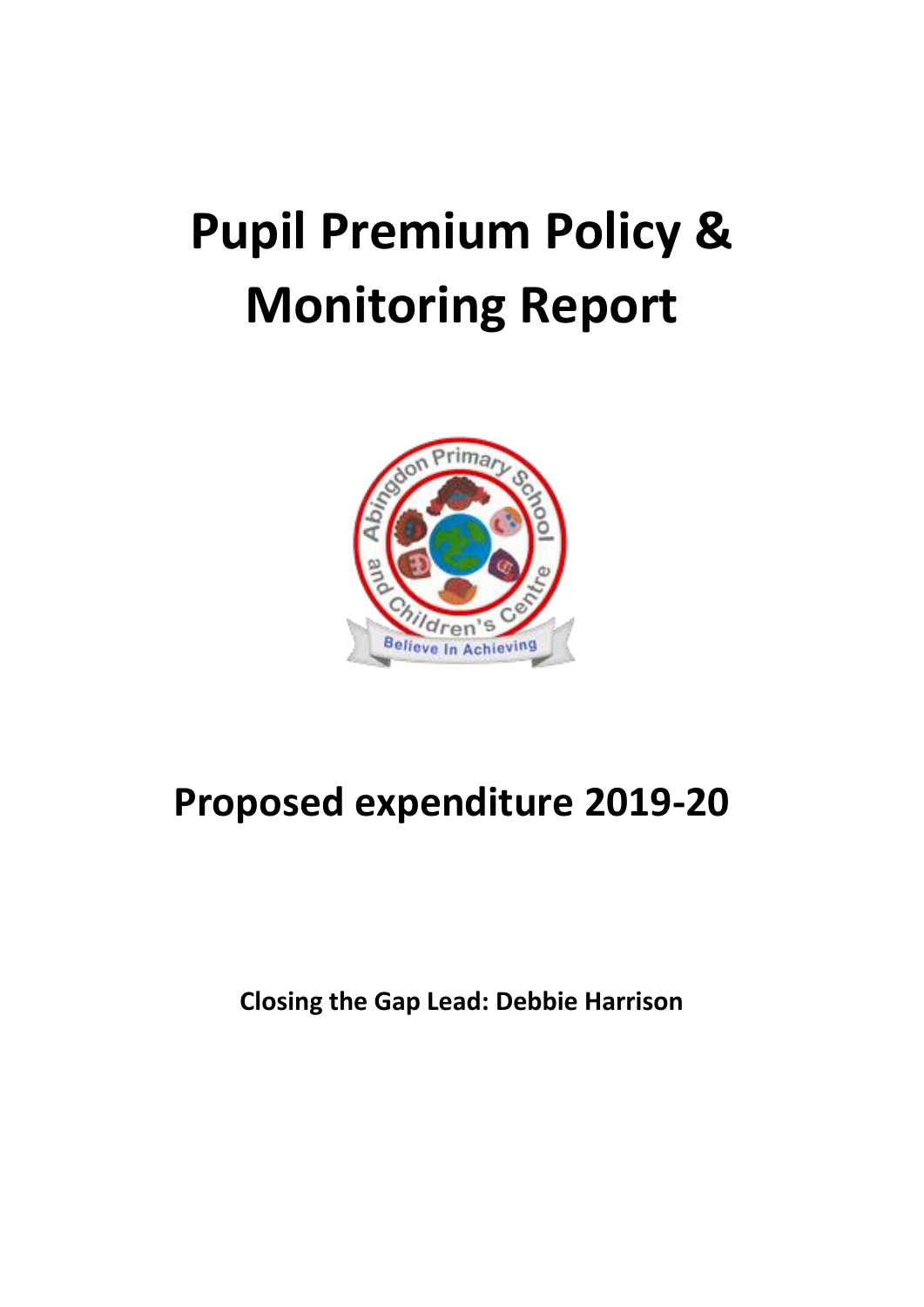| <b>Number of pupils and pupil premium (PP) funding</b><br>(Jan 2019 census) |          |  |  |  |
|-----------------------------------------------------------------------------|----------|--|--|--|
| Total number on roll<br>417                                                 |          |  |  |  |
|                                                                             |          |  |  |  |
| Total number of pupils eligible for PP                                      |          |  |  |  |
| PP and Ever 6<br>$\bullet$                                                  | 167      |  |  |  |
| <b>LAC</b><br>$\bullet$                                                     | 2        |  |  |  |
| Post LAC<br>$\bullet$                                                       | 4        |  |  |  |
| Amount of PP received per pupil                                             |          |  |  |  |
| • PP and Ever 6                                                             | £1,320   |  |  |  |
| <b>LAC</b><br>$\bullet$                                                     | £2,300   |  |  |  |
| Post LAC                                                                    | £2,300   |  |  |  |
| <b>Allocated PP</b>                                                         | £234,240 |  |  |  |

| Percentage of pupils eligible for PP in each year |     |  |  |  |
|---------------------------------------------------|-----|--|--|--|
| group                                             |     |  |  |  |
| Reception                                         | 36% |  |  |  |
| Year 1                                            | 42% |  |  |  |
| Year 2                                            | 38% |  |  |  |
| Year <sub>3</sub>                                 | 37% |  |  |  |
| Year 4                                            | 38% |  |  |  |
| Year <sub>5</sub>                                 | 38% |  |  |  |
| Year <sub>6</sub>                                 | 51% |  |  |  |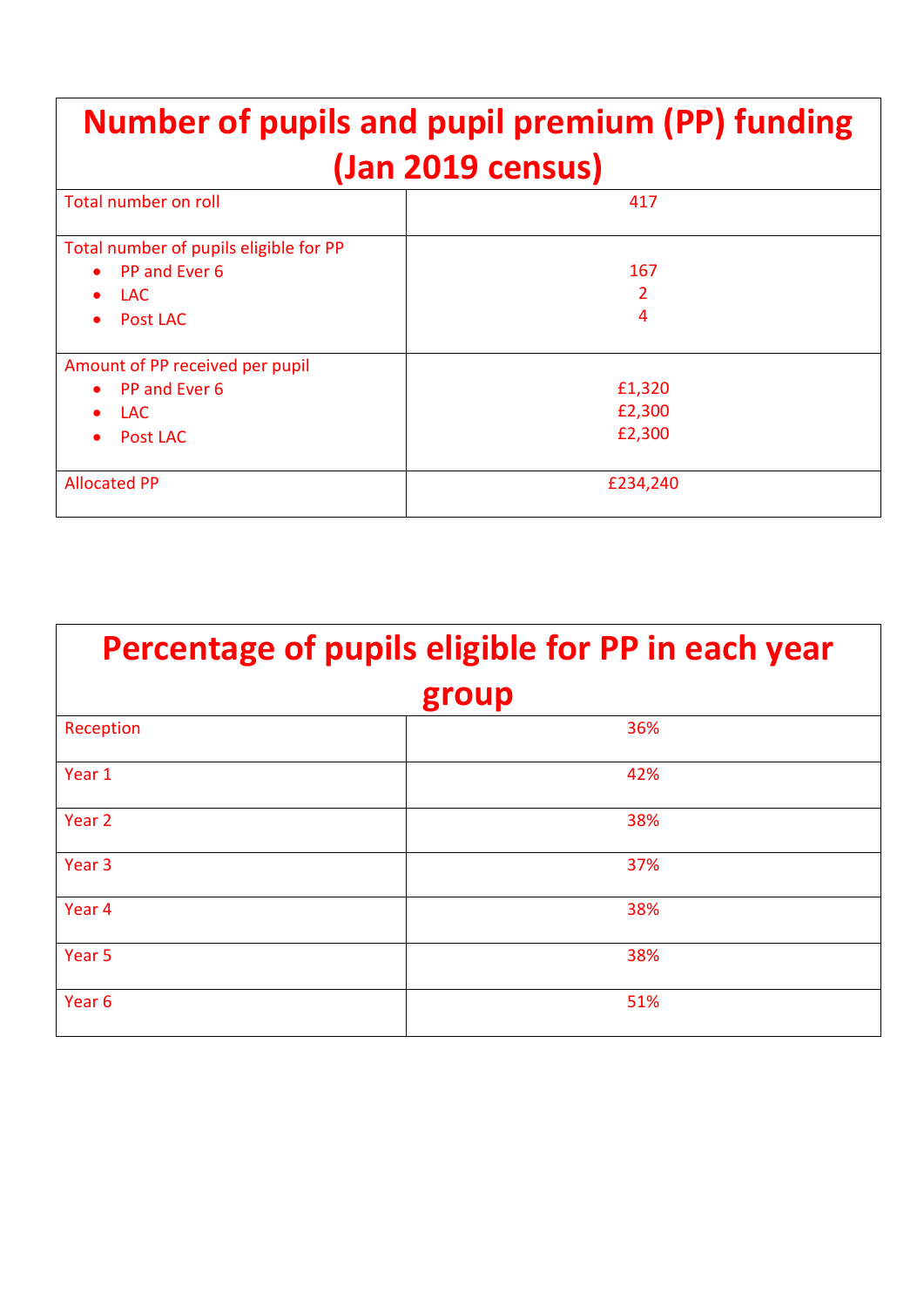School leaders carefully monitor PP children as a vulnerable group and direct appropriate provision. Each child receiving PP funding has an individual pen portrait which is updated termly. The pen portrait tracks attainment, attendance and any support they have received either for academic or social/emotional/behavioural needs.

Provision is reviewed termly and at the end of every academic year to ensure the funding has a positive impact, and the most cost effective strategies are in place. This report monitors the amount of children accessing additional provision through PP spend and analyses the impact. The possible barriers to learning faced by our PP pupils are as follows:

- Attendance rates for PP are 96.1% which meets the school target for all children. This needs to be maintained as previously low attendance had reduced their school hours causing them to fall behind on average
- High mobility of pupils in and out of school, as well as a large percentage of children having English as a new or additional language (91%), impacts on consistency in attainment
- Mental health issues. This results in poor concentration and behavioural issues
- Limited range of vocabulary and oracy skills together have a negative impact on speech, language and communication
- Challenging family circumstances, high levels of deprivation and a diverse range of family needs
- lack of experiences which can have a detrimental effect on academic progress
- Limited understanding of healthy routines (including a nutritious diet) leads to poor health and wellbeing
- Difficulty in completing homework due to a lack of support, resources or parents knowledge in literacy and numeracy

We therefore break down the PP spending into three categories:

- Curriculum and Professional Learning
- Social and Emotional Support
- Enrichment Activities

## **Current Attainment – End of Key Stage 2**

|                                      | <b>KS2 2017</b>       |                    |                          | <b>KS2 2018</b> |                    |                          | <b>KS2 2019</b>    |                    |                          |
|--------------------------------------|-----------------------|--------------------|--------------------------|-----------------|--------------------|--------------------------|--------------------|--------------------|--------------------------|
|                                      | <b>PP</b><br>(School) | non PP<br>(school) | <b>National</b><br>(all) | PP (School)     | non PP<br>(school) | <b>National</b><br>(all) | <b>PP (School)</b> | non PP<br>(school) | <b>National</b><br>(all) |
| % achieving<br>R,W,M<br>combined     | 46%                   | 63%                | 61%                      | 50%             | 58%                | 64%                      | 42%                | 59%                | 65%                      |
| % achieved<br>standard in<br>reading | 55%                   | 73%                | 71%                      | 50%             | 58%                | 75%                      | 67%                | 71%                | 73%                      |
| % achieved<br>standard in<br>writing | 50%                   | 73%                | 76%                      | 57%             | 83%                | 78%                      | 42%                | 59%                | 79%                      |
| % achieved<br>standard in<br>maths   | 59%                   | 53%                | 75%                      | 70%             | 54%                | 76%                      | 73%                | 71%                | 79%                      |

The results from 2019 show that attainment gap within school is narrowing between PP and non PP pupils from individual assessment results in reading and writing but a large gap remains with combined results. There is a significant difference between PP and non PP children in writing and this has effected the combined result in both groups. Writing is a whole school priority for 2019 -20 but for PP children, they need to make accelerated progress in writing to bring them in line with their peers within school and also to narrow the attainment gap with national in all three subjects.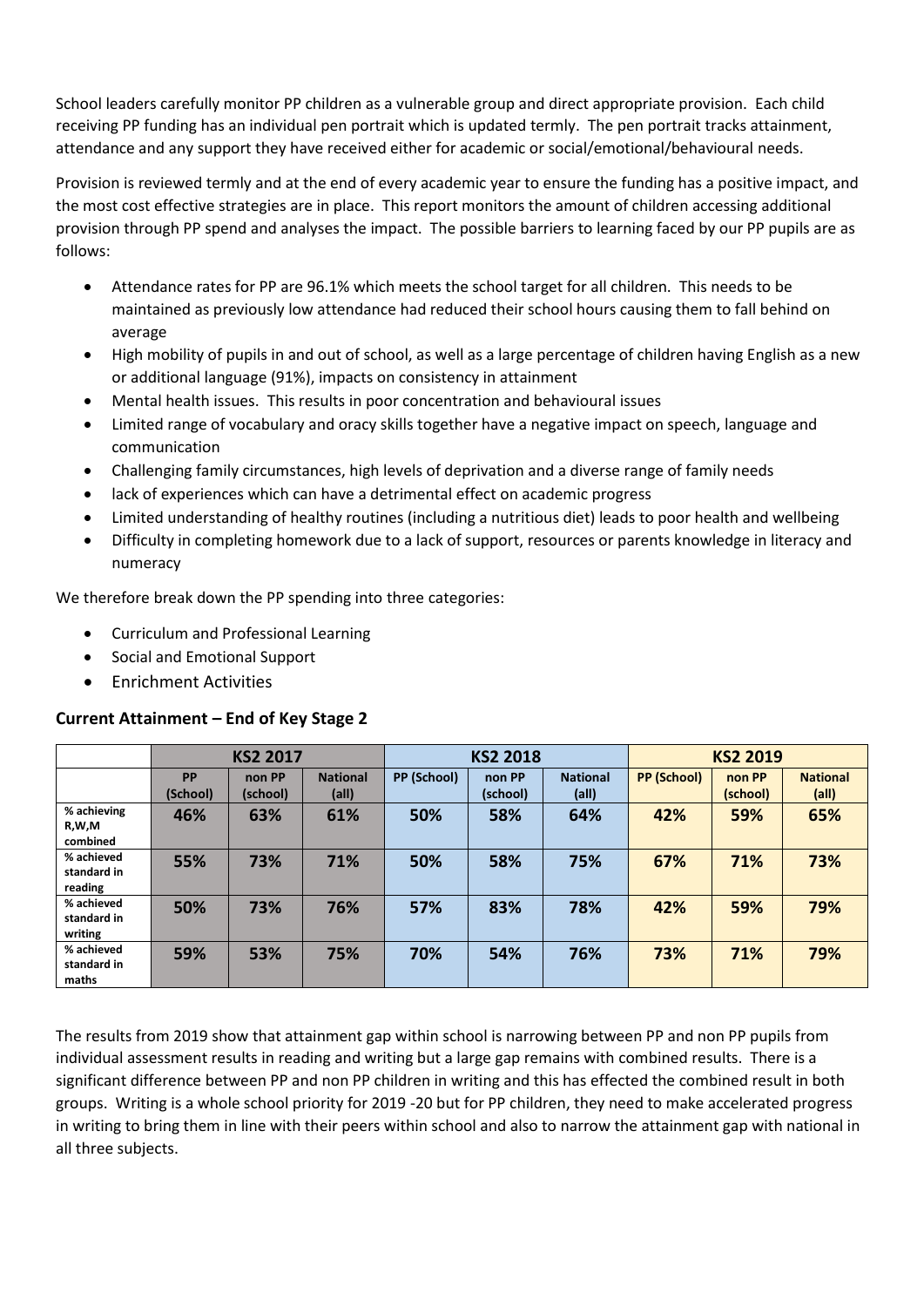## **Please note: It has not been possible to do a full review due to school closure during lockdown and data is not available.**

| Nature of support and spending for 2019-20                                                                                                                                                                                                                                                                                                                                                                                                                                                                                                                                                                                                                                             |                                                                                                                                                                                                                                                                                                                                                                                                                                                   |                                                                                                                                                                                                                                                                                                                                                                                                  |  |  |  |  |
|----------------------------------------------------------------------------------------------------------------------------------------------------------------------------------------------------------------------------------------------------------------------------------------------------------------------------------------------------------------------------------------------------------------------------------------------------------------------------------------------------------------------------------------------------------------------------------------------------------------------------------------------------------------------------------------|---------------------------------------------------------------------------------------------------------------------------------------------------------------------------------------------------------------------------------------------------------------------------------------------------------------------------------------------------------------------------------------------------------------------------------------------------|--------------------------------------------------------------------------------------------------------------------------------------------------------------------------------------------------------------------------------------------------------------------------------------------------------------------------------------------------------------------------------------------------|--|--|--|--|
| <b>Curriculum and Professional Learning</b>                                                                                                                                                                                                                                                                                                                                                                                                                                                                                                                                                                                                                                            |                                                                                                                                                                                                                                                                                                                                                                                                                                                   |                                                                                                                                                                                                                                                                                                                                                                                                  |  |  |  |  |
| Input (resource and cost)                                                                                                                                                                                                                                                                                                                                                                                                                                                                                                                                                                                                                                                              | <b>Desired Outcome</b>                                                                                                                                                                                                                                                                                                                                                                                                                            | Impact/Evaluation                                                                                                                                                                                                                                                                                                                                                                                |  |  |  |  |
| Ensure that children can access a<br>curriculum that is specifically<br>tailored to allow access for all<br>Wide range of high quality<br><b>CPD</b><br>Release time for leading<br>teachers<br>Employment of data<br>technician and TLR for<br>Closing the Gap lead (use of<br>school's tracking system to<br>identify vulnerable<br>children's progress)<br>Termly pupil progress<br>meetings with teachers,<br>closing the gap leader and<br>DHT/HT to monitor<br>attainment and progress<br>Employment of one extra<br>teacher to have a Y4,5,6<br>nurture hub<br><b>Employment of additional</b><br>teaching assistants in the<br>hubs<br>Smaller class sizes in Years<br>2,3,4,5 | PP to narrow the attainment gap<br>between them and national in<br>maths and writing.<br>All PP can access a curriculum that<br>meets their needs and allows for<br>accelerated progress.<br>Leaders at all levels are able to hold<br>themselves and their teams to<br>account for performance of PP<br>children as a discrete group.<br>Individual PP children identified and<br>targeted for support in their<br>learning or additional needs. | No statutory data available for<br>2019-20 due to Coronavirus lock-<br>down.<br>Pupil progress meetings were<br>held during the autumn term and<br>the beginning of the spring term<br>to identify the needs of<br>individuals, and they were<br>targeted in class.<br>Pupil Premium Pen Portraits<br>were updated at the end of<br>Autumn term to identify any<br>learning or additional needs. |  |  |  |  |
| Year 6 to have three classes<br>as well as children with<br>specific needs able to access<br>the Y4,5,6 nurture hub<br>cost £ 129,090                                                                                                                                                                                                                                                                                                                                                                                                                                                                                                                                                  |                                                                                                                                                                                                                                                                                                                                                                                                                                                   |                                                                                                                                                                                                                                                                                                                                                                                                  |  |  |  |  |
|                                                                                                                                                                                                                                                                                                                                                                                                                                                                                                                                                                                                                                                                                        |                                                                                                                                                                                                                                                                                                                                                                                                                                                   |                                                                                                                                                                                                                                                                                                                                                                                                  |  |  |  |  |
| Provide memorable life experiences<br>and enriching the curriculum<br>through visits and visitors that are<br>linked to the topic (at least 1 per<br>term)<br>Year 5 - Carlton residential                                                                                                                                                                                                                                                                                                                                                                                                                                                                                             | Children have a range of enriching<br>1 <sup>st</sup> hand experiences to support<br>their learning and language<br>development. Writing standards to<br>increase in an attempt to narrow<br>the gap between PP and non PP,<br>and PP and national.                                                                                                                                                                                               | Trips took place during the<br>autumn term and early in the<br>spring term to provide<br>memorable experiences.<br>Although evidence in books show<br>that the trips had an impact, no                                                                                                                                                                                                           |  |  |  |  |
| Year 6 - Camping residential<br>cost £12,000                                                                                                                                                                                                                                                                                                                                                                                                                                                                                                                                                                                                                                           |                                                                                                                                                                                                                                                                                                                                                                                                                                                   | data is available.                                                                                                                                                                                                                                                                                                                                                                               |  |  |  |  |
| Increase opportunities for language<br>and oracy:<br>Showcase events for parents or<br>other children where children can<br>share their knowledge and learning                                                                                                                                                                                                                                                                                                                                                                                                                                                                                                                         | PP children are confident when<br>articulating knowledge to an<br>audience. They have a wider range<br>of vocabulary and have an increase<br>in self-esteem.                                                                                                                                                                                                                                                                                      | Parent events were held during<br>the autumn and spring term.                                                                                                                                                                                                                                                                                                                                    |  |  |  |  |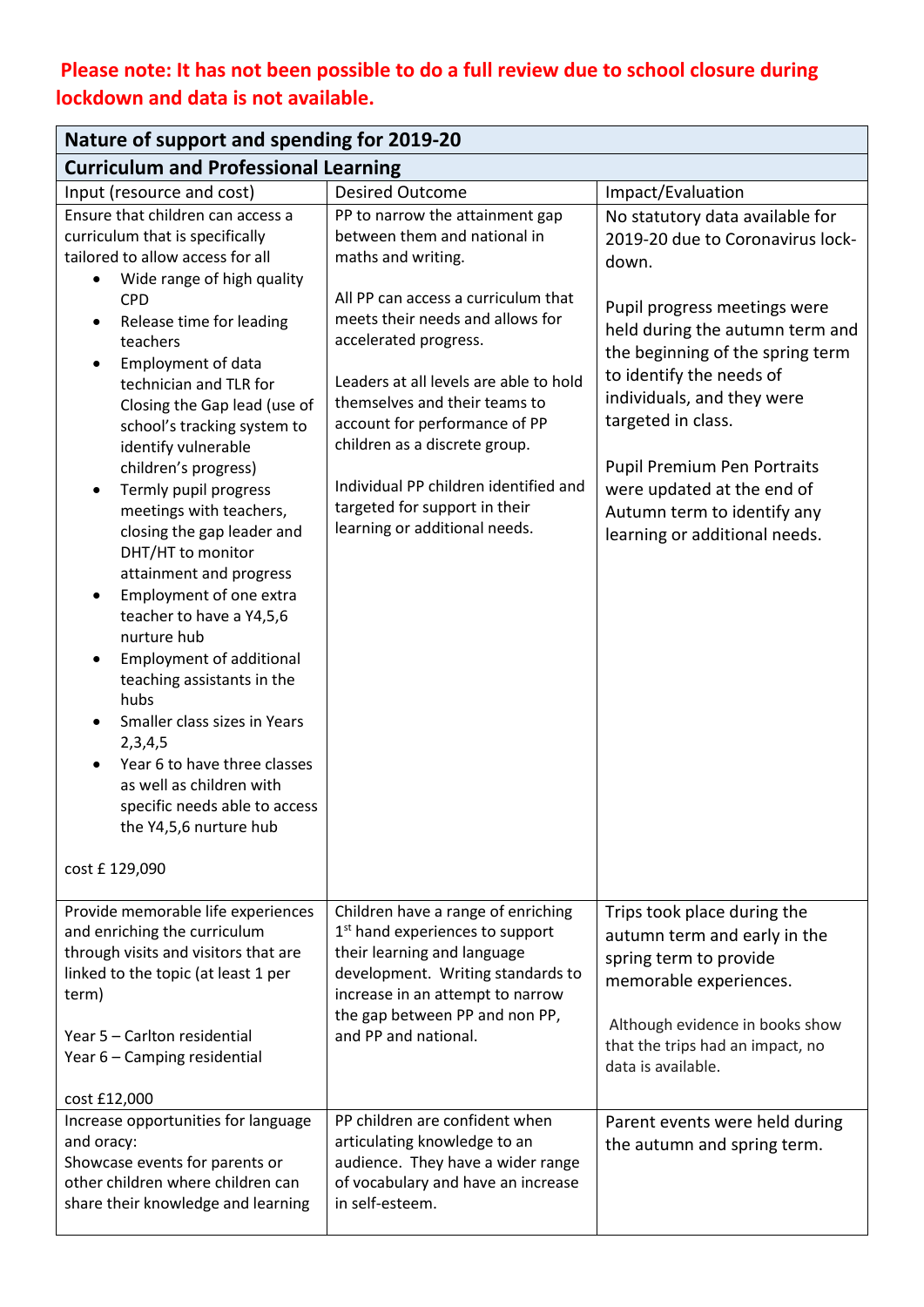| <b>Nature of support and spending for 2019-20</b>         |    |              |                                                                        |                                      |  |  |
|-----------------------------------------------------------|----|--------------|------------------------------------------------------------------------|--------------------------------------|--|--|
| <b>Social and Emotional Support</b>                       |    |              |                                                                        |                                      |  |  |
| Input (resource and cost)                                 |    |              | <b>Desired Outcome</b>                                                 | Impact/Evaluation                    |  |  |
| Maintaining/improving attendance                          |    |              | Attendance of PP pupils is at least in                                 |                                      |  |  |
|                                                           |    |              | line with national - 96%                                               | Evidence not available due to school |  |  |
| <b>EWO</b>                                                |    |              |                                                                        | closure                              |  |  |
| <b>PSA</b>                                                |    |              | Reduction in the number of PP with                                     |                                      |  |  |
| Attendance and data clerks                                |    |              | less than 90% attendance, especially                                   |                                      |  |  |
| Rewards and incentives                                    |    |              | in Years 5 and 6.                                                      |                                      |  |  |
| Pupil Premium Pen portraits                               |    |              |                                                                        | Number of PP children with less      |  |  |
| <b>Number of PP children with less</b>                    |    |              |                                                                        | than 90% attendance 2019-20          |  |  |
| than 90% attendance 2018-2019                             |    |              |                                                                        | Year 1                               |  |  |
| Year 1                                                    |    | 1            |                                                                        | Year 2                               |  |  |
| Year 2                                                    |    | 1            |                                                                        | Year 3                               |  |  |
| Year 3                                                    |    | $\mathbf 0$  |                                                                        | Year 4                               |  |  |
| Year 4                                                    |    | 3            |                                                                        | Year 5                               |  |  |
| Year 5                                                    |    | 5            |                                                                        | Year 6                               |  |  |
| Year 6                                                    |    | $\mathbf{1}$ |                                                                        |                                      |  |  |
| cost £36,000                                              |    |              |                                                                        |                                      |  |  |
| Supporting children with social and                       |    |              | A reduction in the number of                                           | <b>Number of</b><br>PP<br>non        |  |  |
| emotional needs.                                          |    |              | behavioural issues reported.                                           | children with<br>PP                  |  |  |
|                                                           |    |              |                                                                        | reported                             |  |  |
| Independent play therapist                                |    |              | Children able to fully concentrate in                                  | behavioural                          |  |  |
| <b>THRIVE trained SENDCO</b>                              |    |              | class and able to make progress as                                     | issues (2019-20)                     |  |  |
| <b>Behaviour lead</b>                                     |    |              | they have strategies for coping with                                   | Reception                            |  |  |
| <b>Number of</b>                                          | PP | non          | emotional issues.                                                      | Year 1                               |  |  |
| children                                                  |    | PP           |                                                                        | Year 2                               |  |  |
| receiving                                                 |    |              |                                                                        | Year 3                               |  |  |
| support                                                   |    |              |                                                                        | Year 4                               |  |  |
| Reception                                                 |    |              |                                                                        | Year 5                               |  |  |
| Year 1                                                    |    |              |                                                                        | Year <sub>6</sub>                    |  |  |
| Year <sub>2</sub>                                         |    |              |                                                                        |                                      |  |  |
| Year <sub>3</sub>                                         |    |              |                                                                        |                                      |  |  |
| Year 4                                                    |    |              |                                                                        | Number of PP children placed on      |  |  |
| Year 5                                                    |    |              |                                                                        | report for behaviour (2019-20)       |  |  |
| Year <sub>6</sub>                                         |    |              |                                                                        | PP                                   |  |  |
|                                                           |    |              |                                                                        | non PP                               |  |  |
| <b>Number of</b>                                          | PP | non          |                                                                        | Reception                            |  |  |
| children with                                             |    | PP           |                                                                        | Year 1                               |  |  |
| reported<br>behavioural                                   |    |              |                                                                        | Year 2                               |  |  |
| issues (2018-19)                                          |    |              |                                                                        | Year 3                               |  |  |
| Reception                                                 |    |              |                                                                        | Year 4                               |  |  |
|                                                           |    |              |                                                                        | Year 5                               |  |  |
| Year 1                                                    |    |              |                                                                        | Year 6                               |  |  |
| Year 2                                                    |    |              |                                                                        |                                      |  |  |
| Year <sub>3</sub>                                         |    |              |                                                                        | Evidence not available due to school |  |  |
| Year 4                                                    |    |              |                                                                        | closure                              |  |  |
| Year 5                                                    |    |              |                                                                        |                                      |  |  |
| Year 6                                                    |    |              |                                                                        |                                      |  |  |
| cost £35,150                                              |    |              |                                                                        |                                      |  |  |
| Supporting families with difficult                        |    |              | PP children regularly accessing a<br>free nutritious breakfast so they | Breakfast club took place every      |  |  |
| circumstances, challenging                                |    |              | have the energy to concentrate in                                      | morning whilst school was open.      |  |  |
| situations and helping them to<br>support their children. |    |              | lessons.                                                               | During the lockdown, all pupil       |  |  |
|                                                           |    |              |                                                                        | premium children were provided       |  |  |